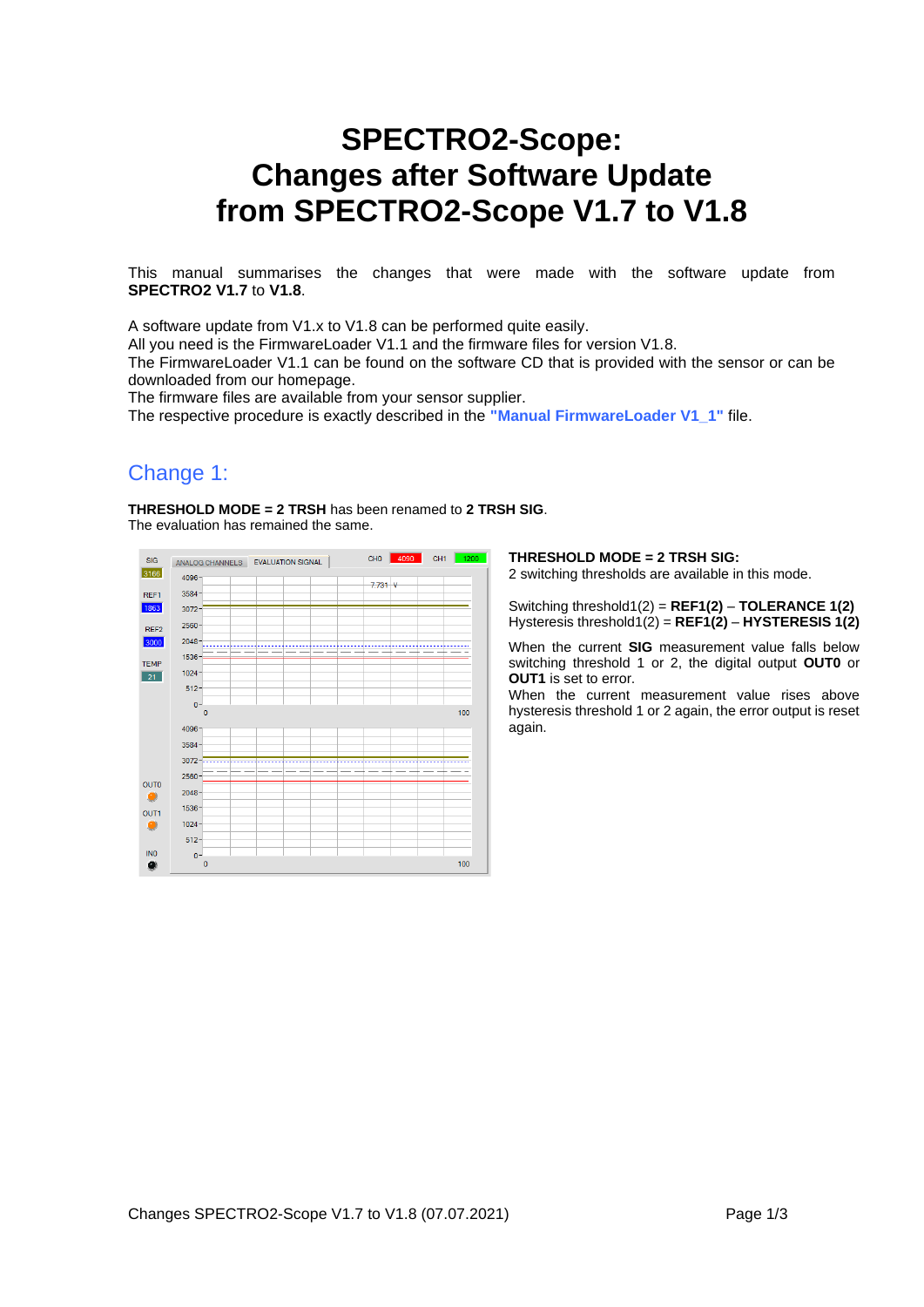## Change 2:

| CHA BAL<br><b>CONVERSION</b><br>CONNECT          | <b>RECORDER</b><br><b>SCOPE</b><br><b>TFACH</b><br><b>PARA</b> |
|--------------------------------------------------|----------------------------------------------------------------|
| 10.0<br>HOLD [0-100ms]<br><b>INTLIM CHO</b><br>0 | DEAD TIME [%]<br>0<br><b>INTLIM CH1</b><br>٥                   |
| THRESHOLD MODE                                   | 2 TRSH CH                                                      |
| <b>THRESHOLD TRACING</b>                         | <b>OFF</b>                                                     |
| <b>TT UP</b><br>100                              | <b>TT DOWN</b><br>100                                          |
| <b>EXTERN TEACH</b>                              | OFF                                                            |
| 2881<br><b>TEACH VAL 1</b>                       | <b>TEACH</b>                                                   |
| <b>THRESHOLD CALC 1</b>                          | RELATIVE (%)                                                   |
| 20<br><b>TOLERANCE 1</b>                         | <b>HYSTERESIS1</b><br>10                                       |
| 1309<br><b>TEACH VAL 2</b>                       | <b>TEACH</b>                                                   |
| <b>THRESHOLD CALC 2</b>                          | RELATIVE (%)                                                   |
| 20<br><b>TOLERANCE 2</b>                         | <b>HYSTERESIS 2</b><br>10                                      |

**THRESHOLD MODE = 2 TRSH CH** was implemented.

#### ANALOG CHANNELS EVALUATION SIGNAL SAT C CHO 1274 CH1 SIG 2029 4096  $4955v$ REF1 3584 2881 3072 2560 REF2  $\frac{1309}{x}$ 2048 1536 TEMP 1024  $\overline{23}$  $512 \mathbf{0}$ 100 4096 3584  $3072 2560 -$ **OUTO** 2048  $\bullet$ 1536 OUT1 1024  $\bullet$ 512 **INO**  $\mathbf{0}$  $100$  $\bullet$

### **THRESHOLD MODE = 2 TRSH CH:**

Two switching thresholds are also available in this mode.

Switching threshold1(2) = **REF1(2)** – **TOLERANCE 1(2)** Hysteresis threshold1(2) = **REF1(2)** – **HYSTERESIS 1(2)**

In contrast to **2 TRSH SIG**, **SIG** will not be evaluated here, but **CH0** and **CH1**.

If the current measured value **CHO** or **CH1** undercuts the switching threshold 1 or 2, the digital output **OUT0** or **OUT1** will be set to fault.

If the current measured value then exceeds the hysteresis threshold 1 or 2 again, the fault output will be rescinded.

### **PLEASE NOTE:**

**OPERATING MODE = DIFFERENTIATOR** and **DELTA CH SIG INTEGRATOR** are not available if **THRESHOLD MODE = 2 TRSH CH**, as the process only works with the measured value **SIG** in both cases.

**EXTERN TEACH = MAX, MIN** and **(MAX+MIN)/2** with **THRESHOLD MODE = 2 TRSH CH** is also not possible, as the min./max. search relates only to **SIG**.

**SIG** is no longer used to switch the digital outputs, but is still calculated and displayed, as it can be issued in analogue form.